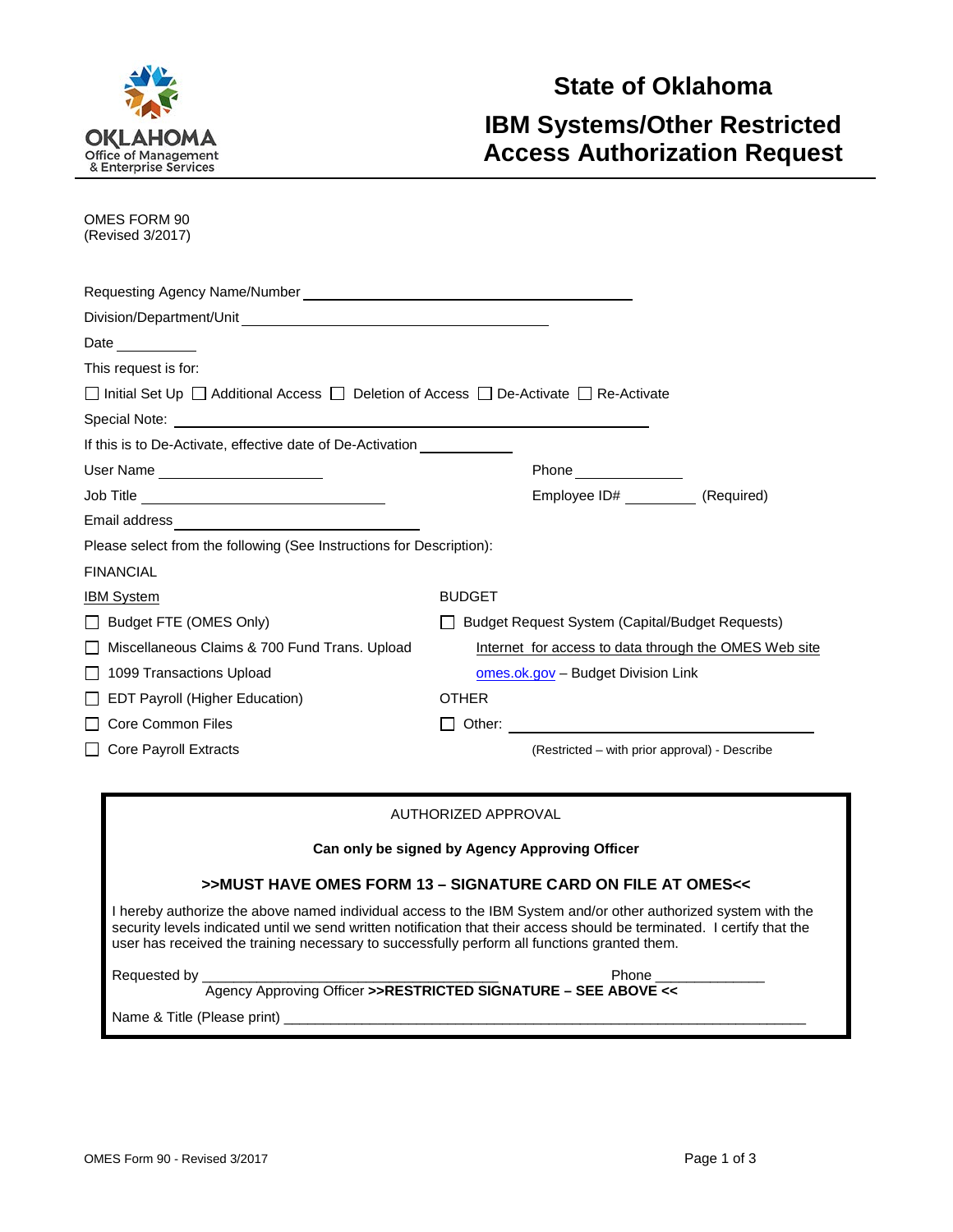### **Security Agreement**

The undersigned agrees to abide by the following:

- 1. Data originated or stored on State computer equipment is State property. Users will access only data which are required for their job. Users will not make or permit unauthorized use of any system data. They will not seek personal or financial benefit or allow others to benefit personally or financially by knowledge of any data which has come to them by virtue of their work assignment.
- 2. Users will enter, change, and delete data only as authorized within their job responsibilities. They will not knowingly include or cause to be included in any record or report a false, inaccurate, or misleading entry, nor will they knowingly alter or expunge from any record or report, or cause to be altered or expunged, a true and proper entry.
- 3. Users will not release system data except as required in the performance of their job or as directed in writing by their Appointing Authority.
- 4. Users are responsible for protecting their access authorization and must take steps to prevent others from using their User ID. Users will construct good passwords and manage them securely, keeping their passwords secret and not sharing them with others. If a user has reason to believe that others have learned his/her password, the user will change the password and notify the Help Desk of the situation. Users will not attempt to use the logons and passwords of others.
- 5. If a user finds that they have access to data they believe they are not authorized to view, they will exit from that data and report the problem to OMES Security.
- 6. I am aware of the responsibilities associated with access to the System and agree to abide by the OMES Information Security Policies and Procedures. I understand that according to Section 840-2.11 of Title 74 Social Security Numbers, Home Addresses, and Home Telephone Number of current and former employees are confidential and not for public inspection or disclosure.

| Signature of User _____________________                                                                       | Date |
|---------------------------------------------------------------------------------------------------------------|------|
| In the case of needing a password reset by the Help Desk, we will require you to answer one of the following: |      |
| $\Box$ Mother's maiden name $\Box$ Favorite Pet $\Box$ Place of Birth                                         |      |
| Your answer:                                                                                                  |      |

| For OMES Use Only:                                |                                                                                                                         |
|---------------------------------------------------|-------------------------------------------------------------------------------------------------------------------------|
| FINANCIAL (IBM System and Budget - from Page one) |                                                                                                                         |
|                                                   |                                                                                                                         |
|                                                   |                                                                                                                         |
| <b>OTHER</b> (from Page one)                      |                                                                                                                         |
|                                                   | Date                                                                                                                    |
|                                                   | <u> The Communication of the Communication of the Communication of the Communication of the Communication of the Co</u> |
|                                                   |                                                                                                                         |
| Processed By _________________________            |                                                                                                                         |
| Date _________________________                    |                                                                                                                         |
|                                                   |                                                                                                                         |
|                                                   |                                                                                                                         |
|                                                   |                                                                                                                         |
|                                                   |                                                                                                                         |
|                                                   |                                                                                                                         |
| Date $\frac{1}{2}$                                |                                                                                                                         |